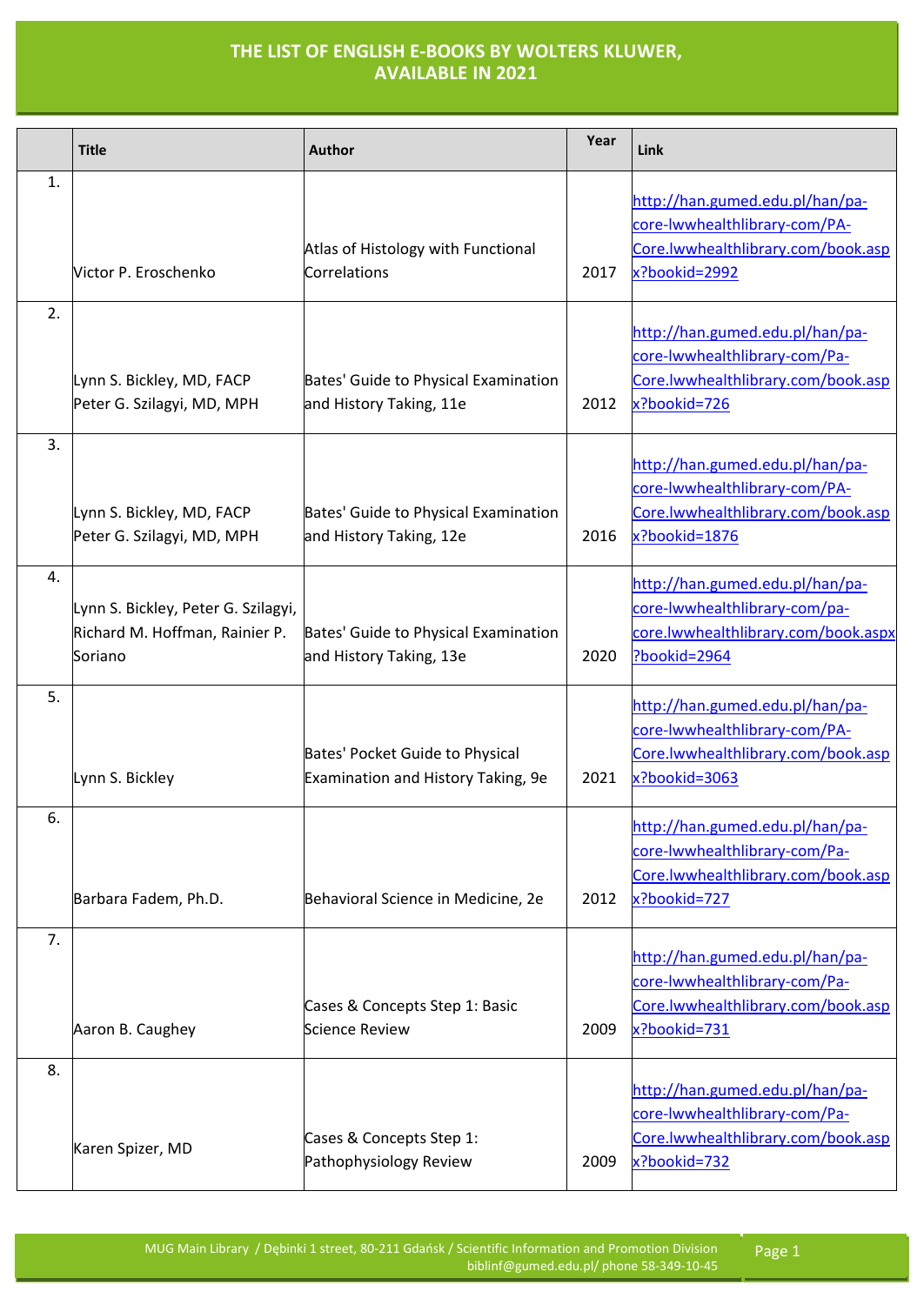| THE LIST OF ENGLISH E-BOOKS BY WOLTERS KLUWER,<br><b>AVAILABLE IN 2021</b> |                                                                                                                                                 |                                              |      |                                                                                                                         |
|----------------------------------------------------------------------------|-------------------------------------------------------------------------------------------------------------------------------------------------|----------------------------------------------|------|-------------------------------------------------------------------------------------------------------------------------|
| 9.                                                                         | Sagar Dugani<br>Anne M. R. Agur<br>Jeffrey E. Alfonsi<br>Arthur F. Dalley, II                                                                   | Clinical Anatomy Cases, 1e                   | 2016 | http://han.gumed.edu.pl/han/pa-<br>core-lwwhealthlibrary-com/PA-<br>Core.lwwhealthlibrary.com/book.asp<br>x?bookid=2993 |
| 10.                                                                        | Robert H. Fletcher, MD, MSc<br>Grant S. Fletcher, MD, MPH<br>Suzanne W. Fletcher, MD, MSc                                                       | Clinical Epidemiology: The Essentials,<br>5e | 2012 | http://han.gumed.edu.pl/han/pa-<br>core-lwwhealthlibrary-com/Pa-<br>Core.lwwhealthlibrary.com/book.asp<br>x?bookid=735  |
| 11.                                                                        | Grant S. Fletcher                                                                                                                               | Clinical Epidemiology: The Essentials,<br>6e | 2020 | http://han.gumed.edu.pl/han/pa-<br>core-lwwhealthlibrary-com/pa-<br>core.lwwhealthlibrary.com/book.aspx<br>Pbookid=2835 |
|                                                                            | 12. Keith L. Moore, M.Sc., Ph.D.,<br>D.Sc. (Hon), F.I.A.C., F.R.S.M.,<br>F.A.A.A.<br>Arthur F. Dalley, II, Ph.D.<br>Anne M. R. Agur, Anne M. R. | Clinically Oriented Anatomy, 7e              | 2013 | http://han.gumed.edu.pl/han/pa-<br>core-lwwhealthlibrary-com/Pa-<br>Core.lwwhealthlibrary.com/book.asp<br>x?bookid=739  |
| 13.                                                                        | Keith L. Moore, M.Sc., Ph.D.,<br>D.Sc. (Hon), F.I.A.C., F.R.S.M.,<br>F.A.A.A.<br>Arthur F. Dalley, II, Ph.D.<br>Anne M. R. Agur, Anne M. R.     | Clinically Oriented Anatomy, 8e              | 2017 | http://han.gumed.edu.pl/han/pa-<br>core-lwwhealthlibrary-com/pa-<br>core.lwwhealthlibrary.com/book.aspx<br>?bookid=2212 |
| 14.                                                                        | Leslie P. Gartner, PH.D<br>James L. Hiatt, PH.D                                                                                                 | Color Atlas and Text of Histology, 6e        | 2013 | http://han.gumed.edu.pl/han/pa-<br>core-lwwhealthlibrary-com/Pa-<br>Core.lwwhealthlibrary.com/book.asp<br>x?bookid=740  |
| 15.                                                                        | Leslie P. Gartner, PH.D                                                                                                                         | Color Atlas and Text of Histology, 7e        | 2017 | http://han.gumed.edu.pl/han/pa-<br>core-lwwhealthlibrary-com/pa-<br>core.lwwhealthlibrary.com/book.aspx<br>Pbookid=2066 |
| 16.                                                                        | Allan Siegel, PhD<br>Hreday N. Sapru, PhD                                                                                                       | Essential Neuroscience, 3e                   | 2014 | http://han.gumed.edu.pl/han/pa-<br>core-lwwhealthlibrary-com/Pa-<br>Core.lwwhealthlibrary.com/book.asp<br>x?bookid=1070 |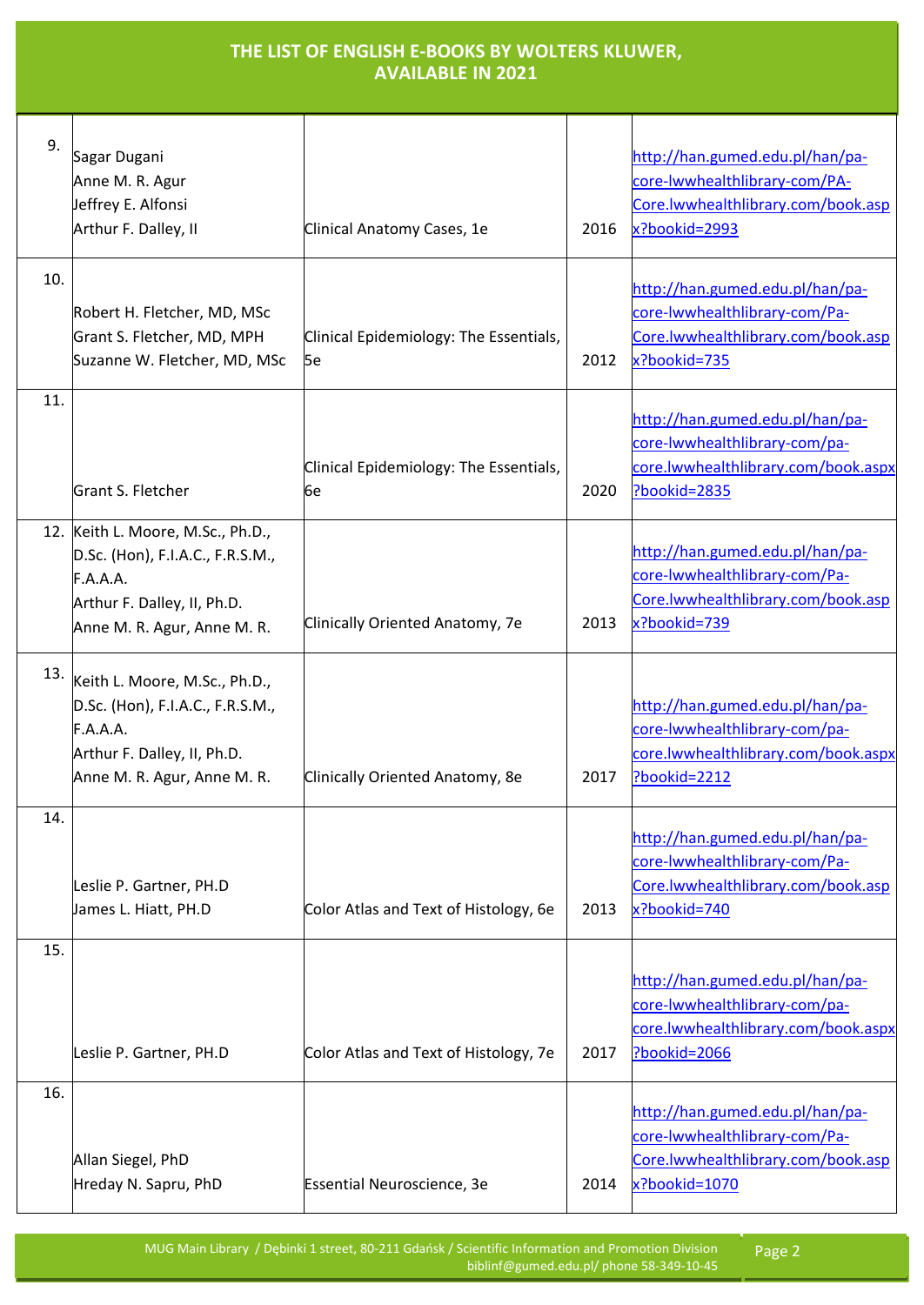| 17. | Allan Siegel, PhD<br>Hreday N. Sapru, PhD                                                                       | <b>Essential Neuroscience, 4e</b>               | 2018 | http://han.gumed.edu.pl/han/pa-<br>core-lwwhealthlibrary-com/Pa-<br>Core.lwwhealthlibrary.com/book.asp<br>x?bookid=2482 |
|-----|-----------------------------------------------------------------------------------------------------------------|-------------------------------------------------|------|-------------------------------------------------------------------------------------------------------------------------|
| 18. |                                                                                                                 |                                                 |      | http://han.gumed.edu.pl/han/pa-                                                                                         |
|     | Anne M.R. Agur, B.Sc.(OT),<br>M.Sc., Ph.D                                                                       |                                                 |      | core-lwwhealthlibrary-com/Pa-<br>Core.lwwhealthlibrary.com/book.asp                                                     |
|     | Arthur F. Dalley II, Ph.D                                                                                       | Grant's Atlas of Anatomy, 14e                   | 2016 | x?bookid=1737                                                                                                           |
| 19. | Anne M.R. Agur, B.Sc.(OT),<br>M.Sc., Ph.D<br>Arthur F. Dalley II, Ph.D                                          | Grant's Atlas of Anatomy, 15e                   | 2020 | http://han.gumed.edu.pl/han/pa-<br>core-lwwhealthlibrary-com/pa-<br>core.lwwhealthlibrary.com/book.aspx<br>?bookid=2827 |
| 20. |                                                                                                                 |                                                 |      |                                                                                                                         |
|     | Alan J. Detton                                                                                                  | Grant's Dissector, 16e                          | 2016 | http://han.gumed.edu.pl/han/pa-<br>core-lwwhealthlibrary-com/Pa-<br>Core.lwwhealthlibrary.com/book.asp<br>x?bookid=1741 |
| 21. | Alan J. Detton                                                                                                  |                                                 |      | http://han.gumed.edu.pl/han/pa-<br>core-lwwhealthlibrary-com/pa-<br>core.lwwhealthlibrary.com/book.aspx                 |
|     |                                                                                                                 | Grant's Dissector, 17e                          | 2020 | ?bookid=2832                                                                                                            |
| 22. | Michael H. Ross, PhD (deceased) Correlated Cell and Molecular<br>Wojciech Pawlina, MD                           | Histology: A Text and Atlas with<br>Biology, 7e | 2015 | http://han.gumed.edu.pl/han/pa-<br>core-lwwhealthlibrary-com/Pa-<br>Core.lwwhealthlibrary.com/book.asp<br>x?bookid=1316 |
| 23. | Michael H. Ross, PhD (deceased) Correlated Cell and Molecular<br>Wojciech Pawlina, MD                           | Histology: A Text and Atlas With<br>Biology, 8e | 2018 | http://han.gumed.edu.pl/han/pa-<br>core-lwwhealthlibrary-com/pa-<br>core.lwwhealthlibrary.com/book.aspx<br>Pbookid=2583 |
| 24. | Christian Patrick Schaaf, MD,<br><b>PhD</b><br>Johannes Zschocke,<br>Dr.med.habil., PhD<br>Lorraine Potocki, MD | Human Genetics: From Molecules to<br>Medicine   | 2011 | http://han.gumed.edu.pl/han/pa-<br>core-lwwhealthlibrary-com/Pa-<br>Core.lwwhealthlibrary.com/book.asp<br>x?bookid=768  |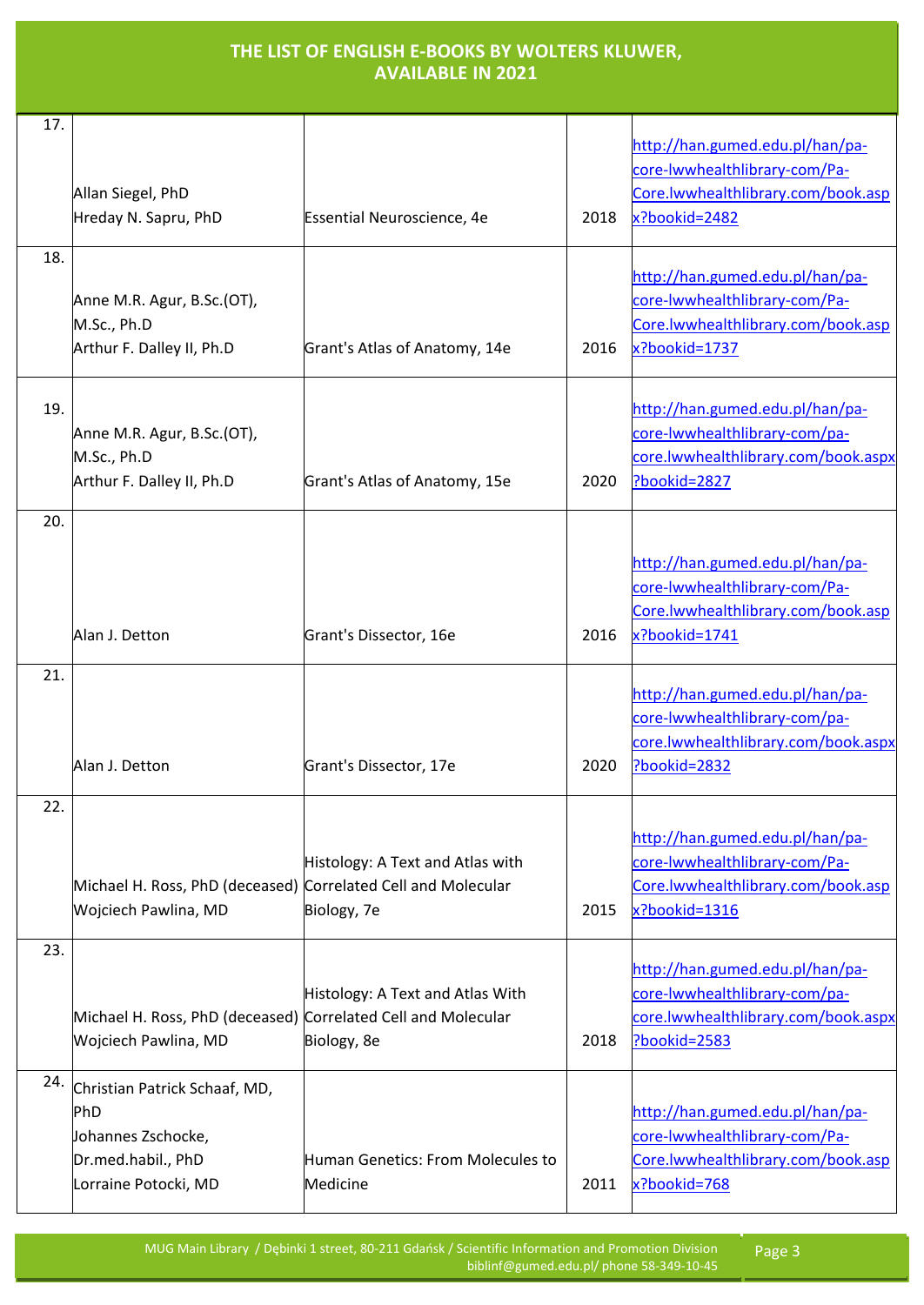| 25. | T.W. Sadler, Ph.D.                                                             | Langman's Medical Embryology, 13e                            | 2014 | http://han.gumed.edu.pl/han/pa-<br>core-lwwhealthlibrary-com/Pa-<br>Core.lwwhealthlibrary.com/book.asp<br>x?bookid=1362 |
|-----|--------------------------------------------------------------------------------|--------------------------------------------------------------|------|-------------------------------------------------------------------------------------------------------------------------|
| 26. | T.W. Sadler, Ph.D.                                                             | Langman's Medical Embryology, 14e                            | 2018 | http://han.gumed.edu.pl/han/pa-<br>core-lwwhealthlibrary-com/pa-<br>core.lwwhealthlibrary.com/book.aspx<br>Pbookid=2487 |
| 27. | Thomas R. Gest, Ph.D.                                                          | Lippincott Atlas of Anatomy                                  | 2019 | http://han.gumed.edu.pl/han/pa-<br>core-lwwhealthlibrary-com/PA-<br>Core.lwwhealthlibrary.com/book.asp<br>x?bookid=2991 |
| 28. | P. Kassirer Jerome, M.D.<br>B. Wong John, M.D.<br>. Kopelman Richard, M.D.     | Learning Clinical Reasoning, 2e                              | 2009 | http://han.gumed.edu.pl/han/pa-<br>core-lwwhealthlibrary-com/Pa-<br>Core.lwwhealthlibrary.com/book.asp<br>x?bookid=771  |
| 29. | Emine Ercikan Abali<br>Susan D. Cline<br>David S. Franklin<br>Susan M. Viselli | Lippincott <sup>®</sup> Illustrated Reviews:<br>Biochemistry | 2021 | http://han.gumed.edu.pl/han/pa-<br>core-lwwhealthlibrary-com/PA-<br>Core.lwwhealthlibrary.com/book.asp<br>x?bookid=3073 |
| 30. | Sandra K. Leeper-Woodford;<br>Linda R. Adkison                                 | Lippincott Illustarted Reviews:<br>Integrated Systems, 1e    | 2015 | http://han.gumed.edu.pl/han/pa-<br>core-lwwhealthlibrary-com/Pa-<br>Core.lwwhealthlibrary.com/book.asp<br>x?bookid=1575 |
| 31. | Karen Whalen                                                                   | Lippincott Illustrated Reviews:<br>Pharmacology, 7e          | 2018 | http://han.gumed.edu.pl/han/pa-<br>core-lwwhealthlibrary-com/pa-<br>core.lwwhealthlibrary.com/book.aspx<br>Pbookid=2486 |
| 32. | Denise R. Ferrier, Ph.D.                                                       | Lippincott's Illustrated Reviews:<br>Biochemistry, 6e        | 2013 | http://han.gumed.edu.pl/han/pa-<br>core-lwwhealthlibrary-com/Pa-<br>Core.lwwhealthlibrary.com/book.asp<br>x?bookid=774  |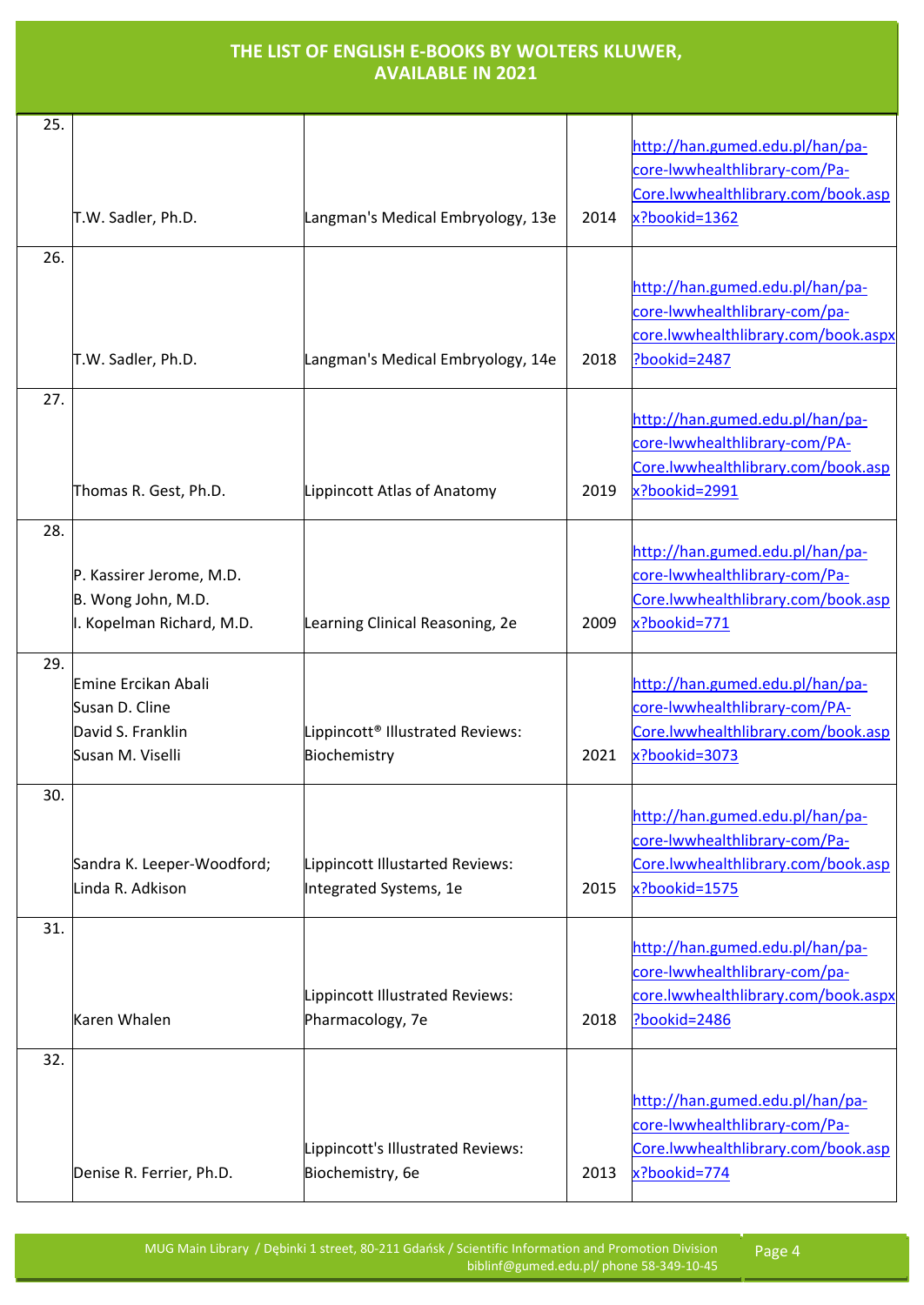| 33. | Denise R. Ferrier, Ph.D.                                                           | Lippincott's Illustrated Reviews:<br>Biochemistry, 7e               | 2017 | http://han.gumed.edu.pl/han/pa-<br>core-lwwhealthlibrary-com/pa-<br>core.lwwhealthlibrary.com/book.aspx<br>Pbookid=1988 |
|-----|------------------------------------------------------------------------------------|---------------------------------------------------------------------|------|-------------------------------------------------------------------------------------------------------------------------|
| 34. | Nalini Chandar, PhD                                                                | Lippincott's Illustrated Reviews: Cell<br>and Molecular Biology, 1e | 2010 | http://han.gumed.edu.pl/han/pa-<br>core-lwwhealthlibrary-com/Pa-<br>Core.lwwhealthlibrary.com/book.asp<br>x?bookid=775  |
| 35. | Nalini Chandar, PhD                                                                | Lippincott's Illustrated Reviews: Cell<br>and Molecular Biology, 2e | 2018 | http://han.gumed.edu.pl/han/pa-<br>core-lwwhealthlibrary-com/pa-<br>core.lwwhealthlibrary.com/book.aspx<br>Pbookid=2335 |
| 36. | Thao Doan, MD<br>Roger Melvold, PhD<br>Susan Viselli, PhD<br>Carl Waltenbaugh, PhD | Lippincott's Illustrated Reviews:<br>Immunology, 2e                 | 2012 | http://han.gumed.edu.pl/han/pa-<br>core-lwwhealthlibrary-com/Pa-<br>Core.lwwhealthlibrary.com/book.asp<br>x?bookid=777  |
| 37. | Thao Doan<br>Fabio Lievano<br>Michelle Swanson-Mungerson<br>Susan Viselli          | Lippincott's Illustrated Reviews:<br>Immunology, 3e                 | 2021 | http://han.gumed.edu.pl/han/pa-<br>core-lwwhealthlibrary-com/PA-<br>Core.lwwhealthlibrary.com/book.asp<br>x?bookid=3069 |
| 38. | Cynthia Nau Cornelissen, Ph.D.                                                     | Lippincott's Illustrated Reviews:<br>Microbiology, 3e               | 2012 | http://han.gumed.edu.pl/han/pa-<br>core-lwwhealthlibrary-com/Pa-<br>Core.lwwhealthlibrary.com/book.asp<br>x?bookid=779  |
| 39. | Cynthia Nau Cornelissen, Ph.D.;<br>Marcia Metzgar Hobbs                            | Lippincott's Illustrated Reviews:<br>Microbiology, 4e               | 2019 | http://han.gumed.edu.pl/han/pa-<br>core-lwwhealthlibrary-com/pa-<br>core.lwwhealthlibrary.com/book.aspx<br>Pbookid=2605 |
| 40. | Claudia Krebs, MD                                                                  | Lippincott's Illustrated Reviews:<br>Neuroscience                   | 2011 | http://han.gumed.edu.pl/han/pa-<br>core-lwwhealthlibrary-com/Pa-<br>Core.lwwhealthlibrary.com/book.asp<br>x?bookid=780  |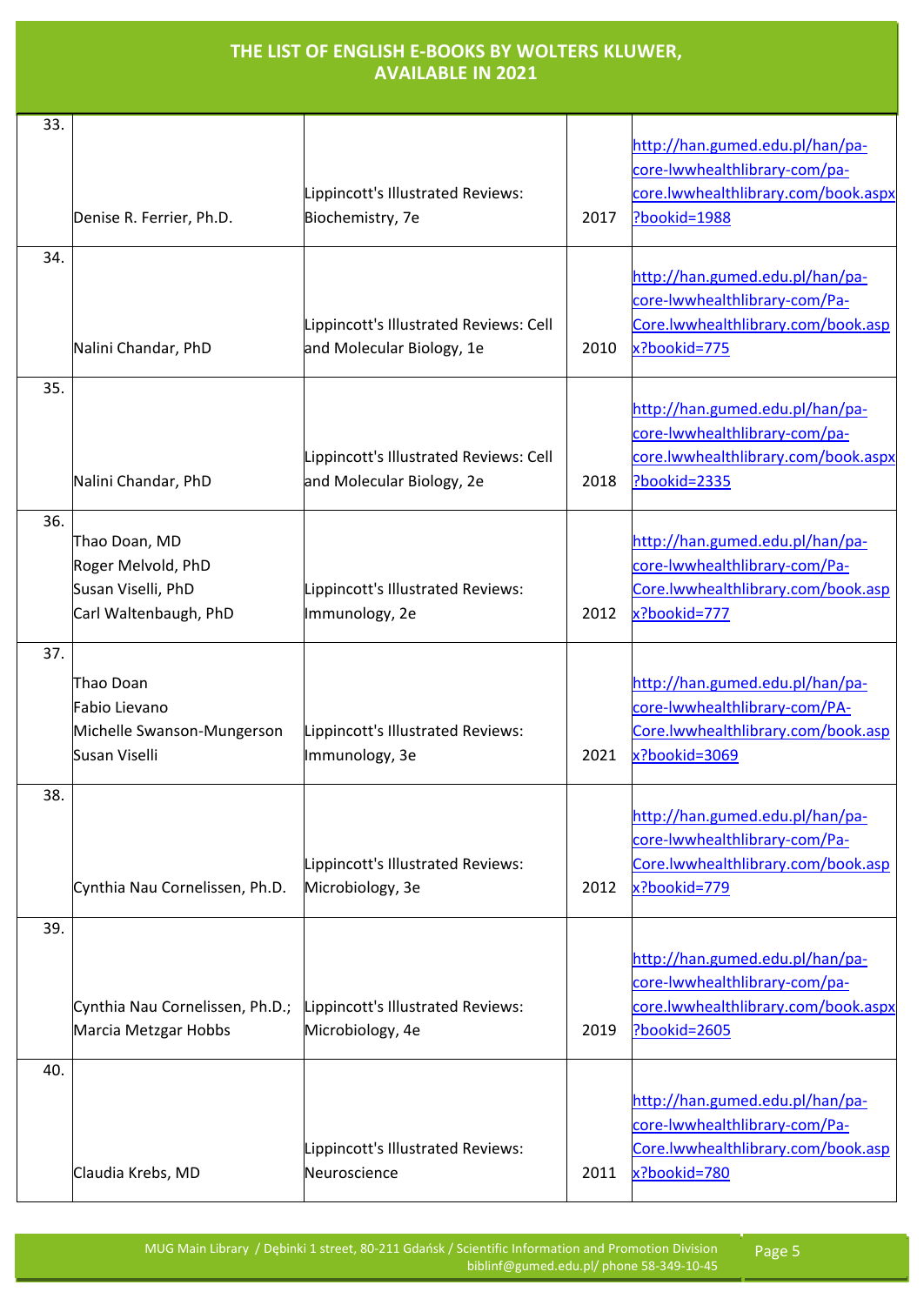| 41. | Claudia Krebs, MD                                           | Lippincott's Illustrated Reviews:<br>Neuroscience, 2e         | 2017 | http://han.gumed.edu.pl/han/pa-<br>core-lwwhealthlibrary-com/pa-<br>core.lwwhealthlibrary.com/book.aspx<br>Pbookid=2283 |
|-----|-------------------------------------------------------------|---------------------------------------------------------------|------|-------------------------------------------------------------------------------------------------------------------------|
| 42. | Karen Whalen                                                | Lippincott Illustrated Reviews:<br>Pharmacology, 6e           | 2014 | http://han.gumed.edu.pl/han/pa-<br>core-lwwhealthlibrary-com/Pa-<br>Core.lwwhealthlibrary.com/book.asp<br>x?bookid=1032 |
| 43. | Robin R. Preston, Ph.D.                                     | Lippincott's Illustrated Reviews:<br>Physiology, 1e           | 2012 | http://han.gumed.edu.pl/han/pa-<br>core-lwwhealthlibrary-com/Pa-<br>Core.lwwhealthlibrary.com/book.asp<br>x?bookid=782  |
| 44. | Robin R. Preston, Ph.D.                                     | Lippincott's Illustrated Reviews:<br>Physiology, 2e           | 2018 | http://han.gumed.edu.pl/han/pa-<br>core-lwwhealthlibrary-com/pa-<br>core.lwwhealthlibrary.com/book.aspx<br>Pbookid=2578 |
| 45. | Michael Lieberman, PhD<br>Allan Marks, MD<br>Alisa Peet, MD | Marks' Basic Medical Biochemistry: A<br>Clinical Approach, 4e | 2012 | http://han.gumed.edu.pl/han/pa-<br>core-lwwhealthlibrary-com/Pa-<br>Core.lwwhealthlibrary.com/book.asp<br>x?bookid=791  |
| 46. | Michael Lieberman; Alisa Peet;<br>Matthew Chansky           | Marks' Basic Medical Biochemistry: A<br>Clinical Approach, 5e | 2017 | http://han.gumed.edu.pl/han/pa-<br>core-lwwhealthlibrary-com/Pa-<br>Core.lwwhealthlibrary.com/book.asp<br>x?bookid=2170 |
| 47. | Rodney A. Rhoades, PhD<br>David R. Bell, PhD                | Medical Physiology: Principles for<br>Clinical Medicine, 4e   | 2012 | http://han.gumed.edu.pl/han/pa-<br>core-lwwhealthlibrary-com/Pa-<br>Core.lwwhealthlibrary.com/book.asp<br>x?bookid=794  |
| 48. | Rodney A. Rhoades, David R. Bell Clinical Medicine, 5e      | Medical Physiology: Principles for                            | 2017 | http://han.gumed.edu.pl/han/pa-<br>core-lwwhealthlibrary-com/Pa-<br>Core.lwwhealthlibrary.com/book.asp<br>x?bookid=2188 |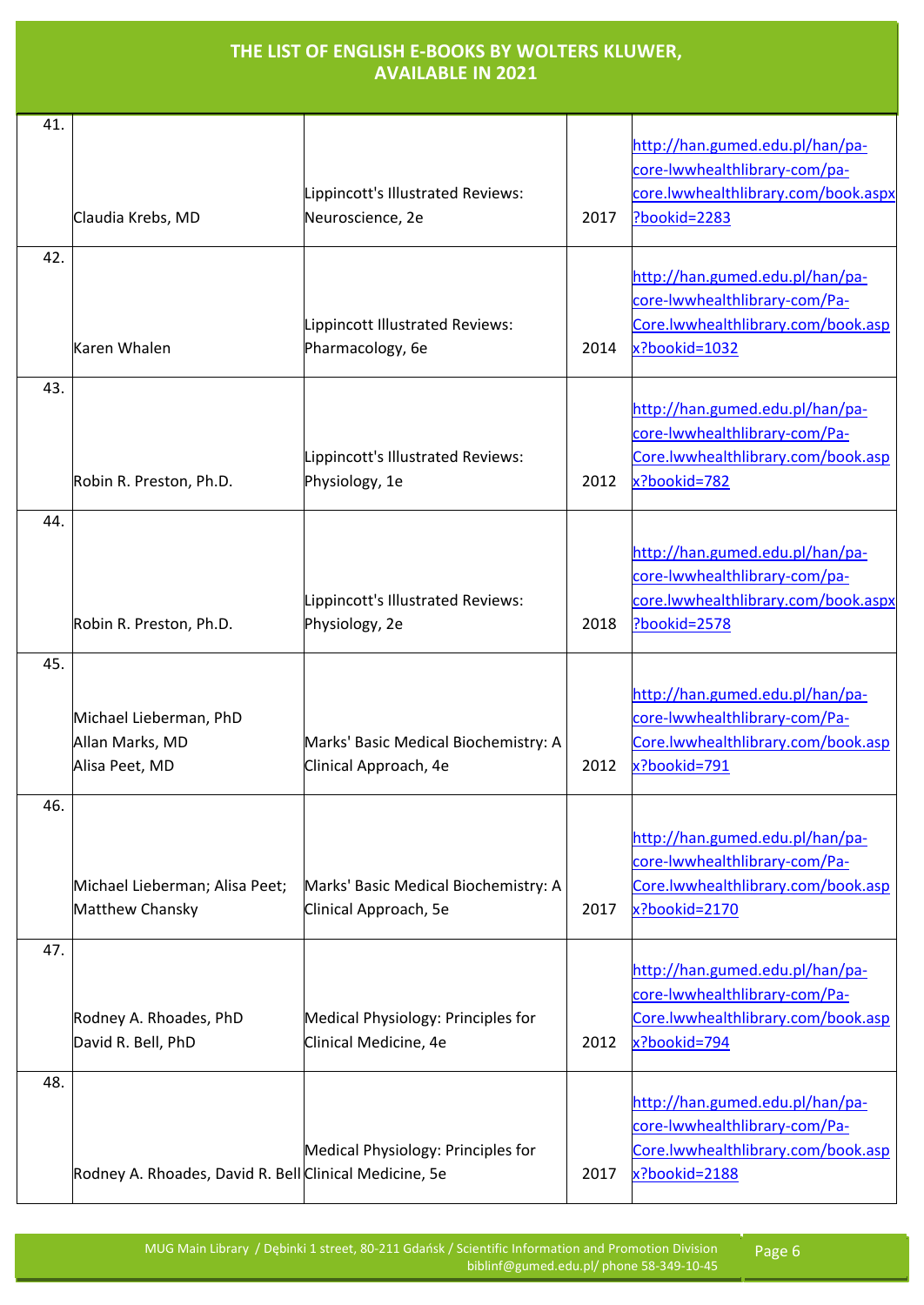| 49. |                                                                        |                                                                                                      |      |                                                                                                                         |
|-----|------------------------------------------------------------------------|------------------------------------------------------------------------------------------------------|------|-------------------------------------------------------------------------------------------------------------------------|
|     | Anne M. R. Agur BSc (OT), MSc,<br>PhD<br>Arthur F. Dalley II PhD, FAAA | Moore's Essential Clinical Anatomy                                                                   | 2019 | http://han.gumed.edu.pl/han/pa-<br>core-lwwhealthlibrary-com/pa-<br>core.lwwhealthlibrary.com/book.aspx<br>?bookid=2610 |
| 50. | Duane E. Haines, Ph.D.                                                 | Neuroanatomy in Clinical Context: An<br>Atlas of Structures, Sections,<br>Systems, and Syndromes, 9e | 2014 | http://han.gumed.edu.pl/han/pa-<br>core-lwwhealthlibrary-com/Pa-<br>Core.lwwhealthlibrary.com/book.asp<br>x?bookid=1010 |
| 51. | Duane E. Haines, Ph.D.                                                 | Neuroanatomy Atlas in Clinical<br>Context: Structures, Sections,<br>Systems, and Syndromes, 10e      | 2018 | http://han.gumed.edu.pl/han/pa-<br>core-lwwhealthlibrary-com/pa-<br>core.lwwhealthlibrary.com/book.aspx<br>Pbookid=2473 |
| 52. | Leonard S. Lilly, MD                                                   | Pathophysiology of Heart Disease: A<br>Collaborative Project of Medical<br>Students and Faculty, 6e  | 2015 | http://han.gumed.edu.pl/han/pa-<br>core-lwwhealthlibrary-com/Pa-<br>Core.lwwhealthlibrary.com/book.asp<br>x?bookid=1573 |
| 53. | Leonard S. Lilly, MD                                                   | Pathophysiology of Heart Disease, 7e                                                                 | 2020 | http://han.gumed.edu.pl/han/pa-<br>core-lwwhealthlibrary-com/pa-<br>core.lwwhealthlibrary.com/book.aspx<br>?bookid=2958 |
| 54. | Leonard S. Lilly, MD                                                   | Pathophysiology of Heart Disease: An<br>Introduction to Cardiovascular<br>Medicine, 7e               | 2020 | http://han.gumed.edu.pl/han/pa-<br>core-lwwhealthlibrary-com/PA-<br>Core.lwwhealthlibrary.com/book.asp<br>x?bookid=2958 |
| 55. | Anand Ramachandran                                                     | Pharmacology Recall, 3e                                                                              | 2019 | http://han.gumed.edu.pl/han/pa-<br>core-lwwhealthlibrary-com/pa-<br>core.lwwhealthlibrary.com/book.aspx<br>Pbookid=2940 |
| 56. | Linda S. Costanzo, Ph.D.                                               | Physiology: Cases and Problems, 4e                                                                   | 2012 | http://han.gumed.edu.pl/han/pa-<br>core-lwwhealthlibrary-com/Pa-<br>Core.lwwhealthlibrary.com/book.asp<br>x?bookid=811  |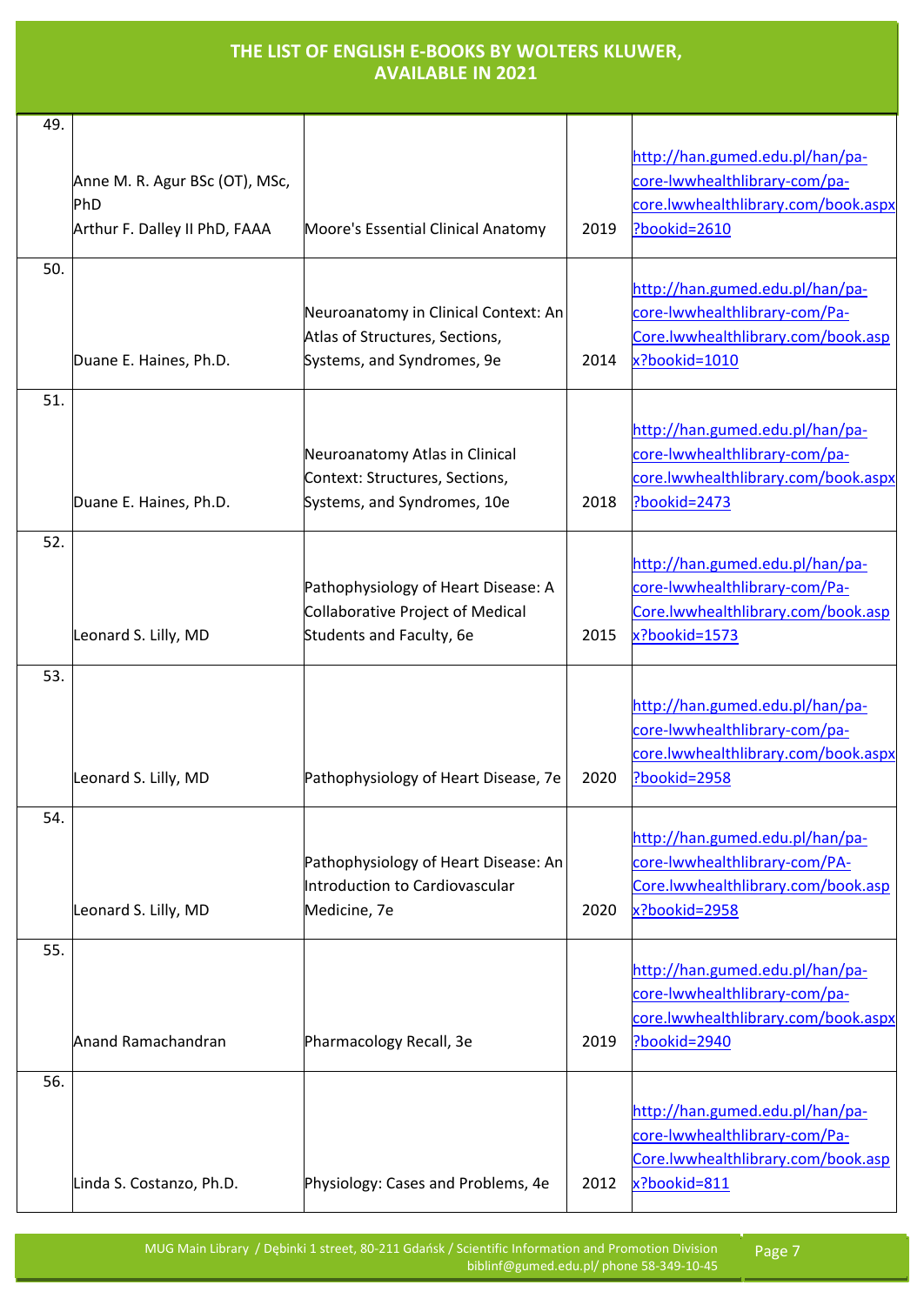| <b>THE LIST OF ENGLISH E-BOOKS BY WOLTERS KLUWER,</b> |
|-------------------------------------------------------|
| <b>AVAILABLE IN 2021</b>                              |

| 57. |                                  |                                          |      |                                     |
|-----|----------------------------------|------------------------------------------|------|-------------------------------------|
|     | David E. Golan, MD               |                                          |      | http://han.gumed.edu.pl/han/pa-     |
|     | Armen H. Tashjian, Jr., MD       | Principles of Pharmacology: The          |      | core-lwwhealthlibrary-com/Pa-       |
|     | Ehrin J. Armstrong, MD           | Pathophysiologic Basis of Drug           |      | Core.lwwhealthlibrary.com/book.asp  |
|     | April W. Armstrong, MD           | Therapy, 3e                              | 2011 | x?bookid=817                        |
|     |                                  |                                          |      |                                     |
| 58. |                                  |                                          |      |                                     |
|     |                                  |                                          |      | http://han.gumed.edu.pl/han/pa-     |
|     | David E. Golan, MD               | Principles of Pharmacology: The          |      | core-lwwhealthlibrary-com/pa-       |
|     | Ehrin J. Armstrong, MD           | Pathophysiologic Basis of Drug           |      | core.lwwhealthlibrary.com/book.aspx |
|     | April W. Armstrong, MD           | Therapy, 4e                              | 2016 | Pbookid=1765                        |
| 59. |                                  |                                          |      |                                     |
|     |                                  |                                          |      | http://han.gumed.edu.pl/han/pa-     |
|     |                                  |                                          |      | core-lwwhealthlibrary-com/PA-       |
|     | <b>Emanuel Rubin</b>             |                                          |      | Core.lwwhealthlibrary.com/book.asp  |
|     | Howard M. Reisner                | Principles of Rubin's Pathology          | 2018 | x?bookid=2981                       |
|     |                                  |                                          |      |                                     |
| 60. |                                  |                                          |      |                                     |
|     |                                  |                                          |      | http://han.gumed.edu.pl/han/pa-     |
|     |                                  |                                          |      | core-lwwhealthlibrary-com/Pa-       |
|     |                                  | Pulmonary Pathophysiology: The           |      | Core.lwwhealthlibrary.com/book.asp  |
|     | John B. West, M.D., Ph.D., D.Sc. | Essentials, 8e                           | 2012 | x?bookid=819                        |
|     |                                  |                                          |      |                                     |
| 61. |                                  |                                          |      |                                     |
|     |                                  |                                          |      | http://han.gumed.edu.pl/han/pa-     |
|     |                                  |                                          |      | core-lwwhealthlibrary-com/pa-       |
|     |                                  | <b>West's Pulmonary Pathophysiology:</b> |      | core.lwwhealthlibrary.com/book.aspx |
|     | John B. West, M.D., Ph.D., D.Sc. | The Essentials, 9e                       | 2017 | Pbookid=2083                        |
| 62. |                                  |                                          |      |                                     |
|     |                                  |                                          |      | http://han.gumed.edu.pl/han/pa-     |
|     |                                  |                                          |      | core-lwwhealthlibrary-com/PA-       |
|     |                                  | <b>West's Pulmonary Pathophysiology:</b> |      | Core.lwwhealthlibrary.com/book.asp  |
|     | John B. West, M.D., Ph.D., D.Sc. | The Essentials, 10e                      | 2021 | x?bookid=3076                       |
|     |                                  |                                          |      |                                     |
| 63. |                                  |                                          |      |                                     |
|     |                                  |                                          |      | http://han.gumed.edu.pl/han/pa-     |
|     |                                  |                                          |      | core-lwwhealthlibrary-com/Pa-       |
|     |                                  | Renal Pathophysiology: The               |      | Core.lwwhealthlibrary.com/book.asp  |
|     | Helmut G. Rennke, M.D.           | Essentials, 4e                           | 2013 | x?bookid=821                        |
| 64. |                                  |                                          |      |                                     |
|     |                                  |                                          |      |                                     |
|     |                                  |                                          |      | http://han.gumed.edu.pl/han/pa-     |
|     |                                  |                                          |      | core-lwwhealthlibrary-com/pa-       |
|     |                                  | Renal Pathophysiology: The               |      | core.lwwhealthlibrary.com/book.aspx |
|     | Helmut G. Rennke, M.D.           | Essentials, 5e                           | 2019 | Pbookid=2584                        |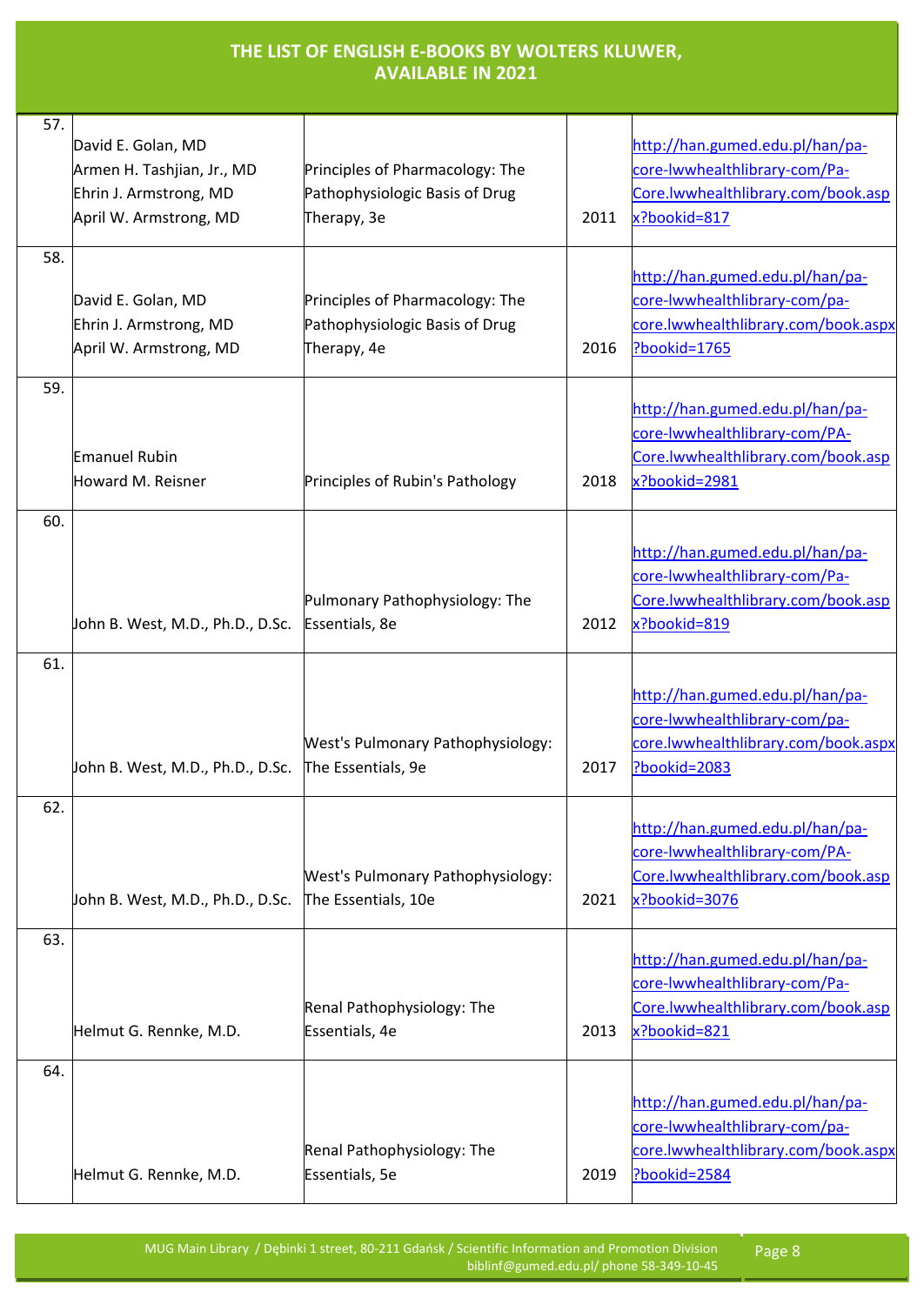| 65. | Bernard Lo, MD, FACP                                                                         | Resolving Ethical Dilemmas: A Guide<br>for Clinicians, 5e | 2013 | http://han.gumed.edu.pl/han/pa-<br>core-lwwhealthlibrary-com/Pa-<br>Core.lwwhealthlibrary.com/book.asp<br>x?bookid=823  |
|-----|----------------------------------------------------------------------------------------------|-----------------------------------------------------------|------|-------------------------------------------------------------------------------------------------------------------------|
| 66. | Lo                                                                                           | Resolving Ethical Dilemmas: A Guide<br>for Clinicians, 6e | 2019 | http://han.gumed.edu.pl/han/pa-<br>core-lwwhealthlibrary-com/Pa-<br>Core.lwwhealthlibrary.com/book.asp<br>x?bookid=2606 |
| 67. | David S. Strayer; Emanuel Rubin Foundations of Medicine, 7e                                  | Rubin's Pathology: Clinicopathologic                      | 2014 | http://han.gumed.edu.pl/han/pa-<br>core-lwwhealthlibrary-com/Pa-<br>Core.lwwhealthlibrary.com/book.asp<br>x?bookid=1040 |
| 68. | David S. Strayer;<br>Emanuel Rubin;<br>Jeffrey E. Saffitz                                    | Rubin's Pathology: Mechanisms of<br>Human Disease, 8e     | 2019 | http://han.gumed.edu.pl/han/pa-<br>core-lwwhealthlibrary-com/pa-<br>core.lwwhealthlibrary.com/book.aspx<br>Pbookid=2766 |
| 69. | Jane M. Orient, M.D.                                                                         | Sapira's Art & Science of Bedside<br>Diagnosis, 4e        | 2009 | http://han.gumed.edu.pl/han/pa-<br>core-lwwhealthlibrary-com/Pa-<br>Core.lwwhealthlibrary.com/book.asp<br>x?bookid=826  |
| 70. | Jane M. Orient, M.D.                                                                         | Sapira's Art & Science of Bedside<br>Diagnosis, 5e        | 2018 | http://han.gumed.edu.pl/han/pa-<br>core-lwwhealthlibrary-com/Pa-<br>core.lwwhealthlibrary.com/book.aspx<br>?bookid=2384 |
| 71. | N. Cary Engleberg<br>Victor J. DiRita<br>Terence S. Dermody                                  | Schaechter's Mechanisms of<br>Microbial Disease, 5e       | 2012 | http://han.gumed.edu.pl/han/pa-<br>core-lwwhealthlibrary-com/Pa-<br>Core.lwwhealthlibrary.com/book.asp<br>x?bookid=827  |
| 72. | Richard K. Riegelman, M.D.,<br>M.P.H., Ph.D.<br>Michael L. Rinke, M.D., Ph.D.<br>(candidate) | Studying A Study & Testing A Test, 6e                     | 2012 | http://han.gumed.edu.pl/han/pa-<br>core-lwwhealthlibrary-com/Pa-<br>Core.lwwhealthlibrary.com/book.asp<br>x?bookid=829  |